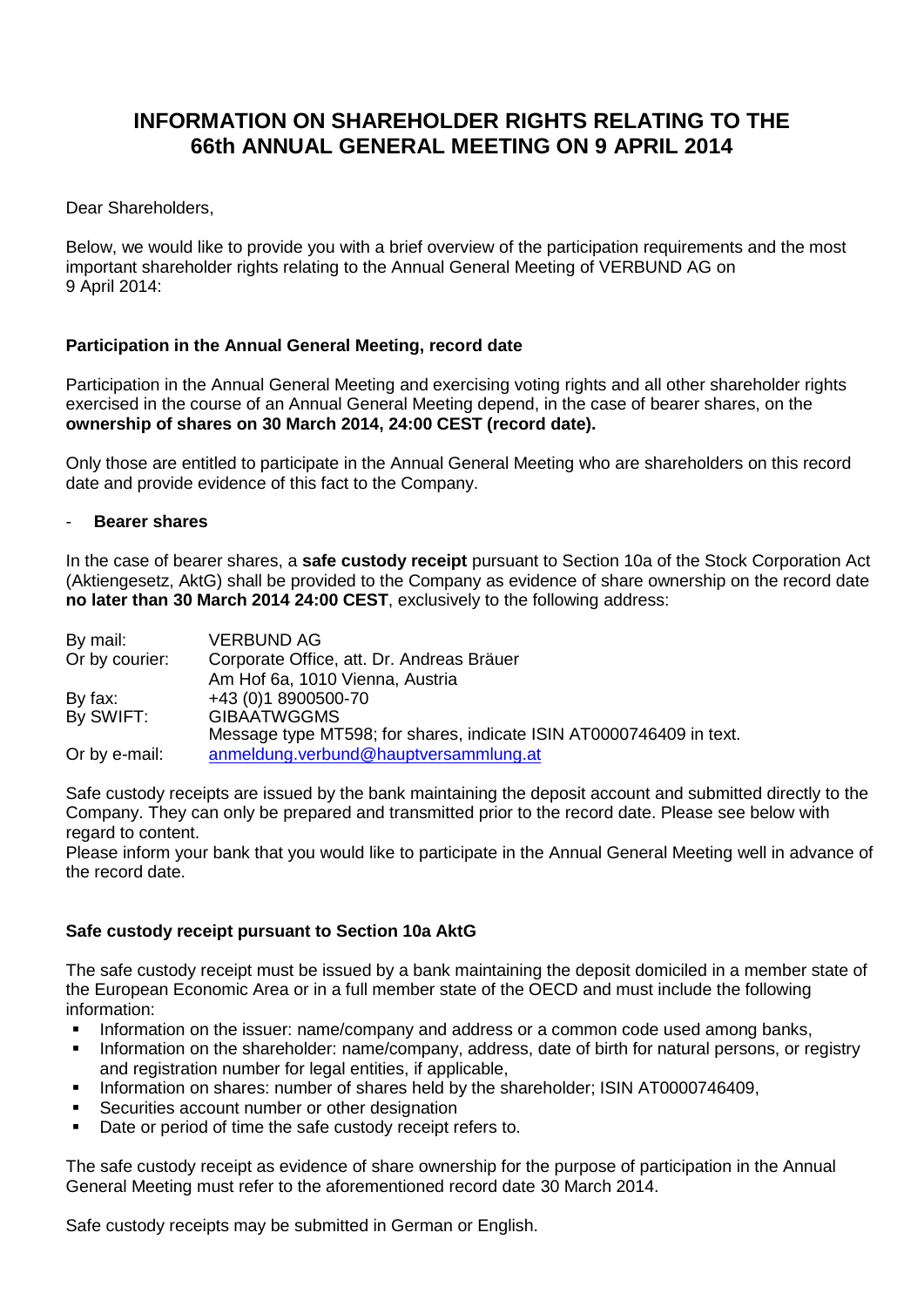Shareholders shall not be blocked by registering their attendance at the Annual General Meeting or by submitting a safe custody receipt and may continue to freely dispose of their shares after registration or submission of a safe custody receipt.

#### - **Registered shares**

For registered shares, entry in the share register is solely relevant; the shareholder is not required to register for the Annual General Meeting.

#### **Addition to the agenda pursuant to Section 109 AktG**

Shareholders whose aggregate shareholding equals 5% or more of the share capital and who have held such shares for a period of at least three months prior to submitting this request, can request that additional items be added to the agenda for this Annual General Meeting and be made public. These requests must be received by the Company in writing at the address below no later than 19 March 2014.

| By mail:       | <b>VERBUND AG</b>                         |
|----------------|-------------------------------------------|
| Or by courier: | Corporate Office, att. Dr. Andreas Bräuer |
|                | Am Hof 6a, 1010 Vienna, Austria           |

Each agenda item requested in this way must be accompanied by a proposal for such resolution including a statement of reasons. In the case of deposited bearer shares, evidence of the shareholder status shall be satisfactorily provided by submitting a safe custody receipt pursuant to Section 10a AktG, confirming that the shareholder making the request has held the relevant shares for at least three months prior to submitting such request. This safe custody receipt can be no older than seven days when submitted to the Company.

#### **Shareholder resolution proposals pursuant to Section 110 AktG**

Shareholders whose aggregate shareholding equals 1% of the share capital can submit draft resolutions in writing with respect to each agenda item and request that these be made available on the Company's website along with the statements of reasons, including any statement of the Executive Board or the Supervisory Board, provided that this request is submitted to the Company in writing at one of the the following addresses:

| By mail:<br>Or by courier: | <b>VERBUND AG</b><br>Corporate Office, att. Dr. Andreas Bräuer<br>Am Hof 6a, 1010 Vienna, Austria |
|----------------------------|---------------------------------------------------------------------------------------------------|
| By fax:                    | +43 (0) 50313-154010                                                                              |
| Or by e-mail:              | hv@verbund.com, including the request as an e-mail attachment, e.g. as a PDF file.                |

In the case of deposited bearer shares, evidence of the shareholding for exercise of this shareholder right shall be provided by means of a safe custody receipt pursuant to Section 10a AktG. This confirmation of holdings can be no older than seven days when submitted to the Company.

Pursuant to Section 128(5) AktG, every proposal must also be submitted in German.

#### **Information on right to information and right to propose a motion pursuant to Sections 118f AktG**

Pursuant to Section 118 AktG, shareholders shall be provided with information on matters of the Company upon request during the Annual General Meeting to the extent that the information is necessary to allow proper assessment of an agenda item. The information may be refused if such information – based on a reasonable economic assessment – could cause material damage to the Company or one of its affiliated companies or if provision of such information would be a criminal offence.